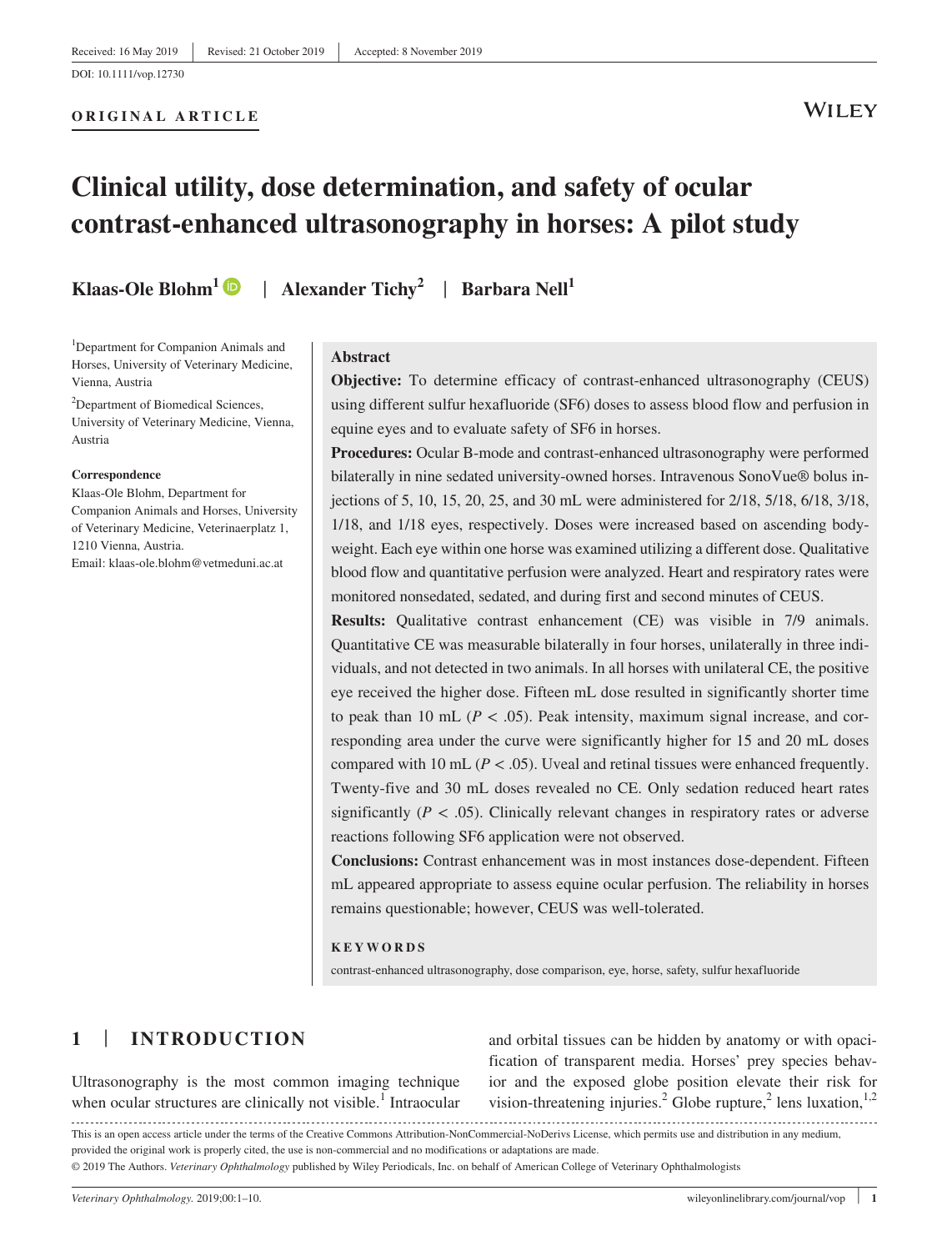**2 WII FV** 

lens rupture, $1,3$  retinal detachment, $1-4$  and retrobulbar lesions<sup>1,3</sup> have been depicted by conventional ultrasonography. Despite being noninvasive, cost-effective, and widely available, $3$  the B-mode echogenicity is often equivocal<sup>5</sup> which indicates extended modalities (Doppler and contrast imaging),<sup>6</sup> providing additional information on blood flow and perfusion.7-9

Contrast-enhanced ultrasonography (CEUS) proved its clinical value in eyes of humans, $10^{-12}$  dogs, and cats.<sup>13</sup> Fundamental research regarding CEUS blood flow assessment in sedated horses, $\frac{7}{14}$  and anesthetized<sup>8</sup> and conscious<sup>9</sup> beagles was recently published. The tolerability of CEUS was unknown until Seiler et al<sup>7</sup> examined equine soft tissue structures of the distal limb by intravenous and regional intra-arterial perfluorobutane. In experimental ophthalmology, CEUS visualized normal vs impaired choroidal perfusion,<sup>15</sup> and correlated with histologic size and vascularity of uveal melanomas in rabbits<sup>16</sup> and mice.<sup>17</sup> The characterization of perfusional features of intraocular masses such as melanoma, hemangiosarcoma, $^{18}$  medulloepithelioma/retinoblastoma, $19$  or lymphoma might be a future CEUS indication in horses. Especially in uveal hemangiosarcoma and lymphoma diagnosis from clinical appearance can be challenging. Anterior segment angiography in horses using indocyanine green (ICG) and sodium fluorescein (SF) failed to visualize the major iridal arterial circle, and SF enhancement was compromised by ocular pigment and dye extravasation.<sup>20</sup>

Second generation CEUS agents pass the pulmonary capillaries and remain exclusively intravascular (blood pooling) which are beneficial properties. $^{21}$  The diagnosis of equine recurrent uveitis (ERU) is made clinically but encompasses different manifestations.<sup>22</sup> Blood flow and microvasculature alterations occur inherently with different types and stages of canine uveitis.23 It is unknown whether contrast-enhanced qualitative or quantitative assessment of uveal perfusion might facilitate ERU diagnosis and monitoring. $^{20}$ 

Ultrasonography is frequently required after ocular trauma with subsequent periorbital cellulitis, corneal edema, hyphema, aqueous flare, miosis, and lens and vitreal opacifications.<sup>1-3</sup> In humans, dogs, and cats, CEUS has been superior to B-mode and Doppler ultrasonography to distinguish retinal detachment from vitreous membrane.<sup>11,13</sup>

To the authors' knowledge, the clinical utility of ocular CEUS and sulfur hexafluoride (SF6) application in horses have not been investigated. Thus, the primary objective of this pilot study was to determine whether different SF6 doses resulted in consistent qualitative and quantitative contrast enhancement of equine ocular structures. An additional goal was to evaluate the safety of SF6 in horses. We hypothesized that recommended dosages in dogs<sup>24-26</sup> and cats<sup>27-29</sup> apply to the horse and that SF6 would be safe based on previous studies in various species.<sup>14,30-33</sup>

# **2** | **MATERIALS AND METHODS**

#### **2.1** | **Animals studied**

This descriptive, explorative, and prospective study enrolled ten university-owned horses. Animals' signalment and SF6 microbubble contrast agent, SonoVue® (Bracco), dosages can be found in Table 1. Before and during this trial, none of the horses were used for procedures that might have altered the evaluated variables.

Prior to inclusion, subjects underwent a complete physical examination and a nonsedated ophthalmic examination including menace response, pupillary light reflexes, dazzle reflex, slit-lamp biomicroscopy (Kowa SL-15®; Kowa), fluorescein staining (Fluorotouch Ophthalmic Strips®; Eickemeyer), tonometry (Tonopen Vet®; Eickemeyer), and direct ophthalmoscopy (Heine Beta200 LED Ophthalmoscope®; Heine) after pupillary dilation with tropicamide (Mydriatikum®; Agepha Pharma). Horses without ocular or respiratory abnormalities based on initial examinations were included, and a right jugular vein catheter (Intraflon 2 12G®; Vygon) was placed. Hematocrit and total protein values were determined. All procedures were conducted by a veterinary ophthalmology resident (KOB) under supervision of an ECVO diplomate (BN). This study was approved by the Ethics and Animal Welfare Committee and the National Authority (GZ: BMBWF-68.205/0086-V/3b/2018).

### **2.2** | **B-mode and contrast-enhanced ultrasonography**

Standing sedation was provided by a single detomidine hydrochloride dose (10 μg/kg IV, Equidor® 10 mg/mL; Richter Pharma). For eyelid akinesia, 2% mepivacaine hydrochloride (1 mL SC, Mepinaest purum 2%®; Gebro Pharma) was injected bilaterally over the auriculopalpebral branch of the facial nerve. The horse's head was supported in a steady position at withers height. Topical 0.4% oxybuprocaine hydrochloride (Novain®; Agepha Pharma) was applied as needed. Transcorneal ocular B-mode ultrasonography utilizing a 12-5 MHz linear array transducer (iU22 Philips®, Philips) was performed in axial plane with vertical and horizontal probe position to confirm the absence of ocular and orbital pathologies.

Perfusion of both eyes was evaluated by contrast harmonic imaging with the same linear probe (12-5 MHz) using SonoVue® (Lot-number: 17A062E). Horses were assigned to different doses, such that the right eye received different dose to the left eye. A crossover allocation of the lower and higher dose applied to the right and left eye, respectively, was chosen to avoid confounding effects on dose comparison (Table 1). These doses were arbitrarily chosen based on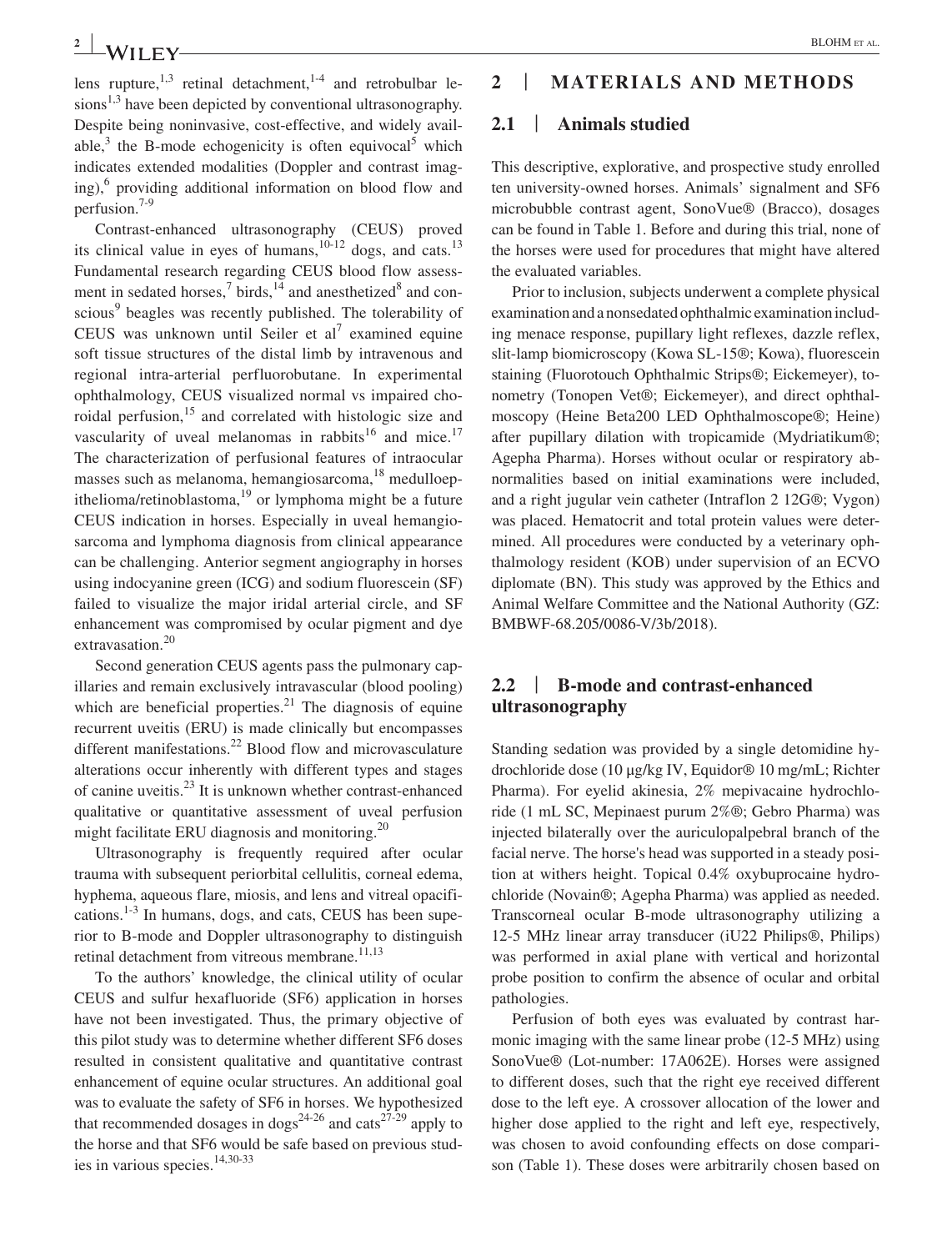|       | TABLE 1 Signalment of the $n = 9$ horses undergoing ocular CEUS ( $n = 18$ eyes), SonoVue® dosages ( $mL/kg$ ) and allocation, and contrast enhancement of each eye          |                          |         |          |                 |             |                |                 |            |                  |
|-------|------------------------------------------------------------------------------------------------------------------------------------------------------------------------------|--------------------------|---------|----------|-----------------|-------------|----------------|-----------------|------------|------------------|
|       |                                                                                                                                                                              |                          |         |          | SonoVue OD      | Sono Vue OD |                | SonoVue OS      | SonoVue OS |                  |
| Horse | <b>Breed</b>                                                                                                                                                                 | Age(y)                   | Gender  | BWT (kg) | (iml)           | (mL/kg)     | CE OD          | (iml)           | (mL/kg)    | CE <sub>OS</sub> |
|       | Haflinger                                                                                                                                                                    |                          | Male c. | 524      |                 | 0.010       | Yes            | $\supseteq$     | 0.019      | Yes              |
|       | Trotter                                                                                                                                                                      |                          | Male c. | 530      | $\overline{10}$ | 0.019       | Yes            |                 | 0.009      | $\frac{1}{2}$    |
|       | Haflinger                                                                                                                                                                    | σ                        | Female  | 534      | $\supseteq$     | 0.019       | Yes            |                 | 0,028      | Yes              |
|       | Trotter                                                                                                                                                                      | ∝                        | Female  | 575      | 15              | 0.026       | $\frac{1}{2}$  | $\overline{10}$ | 0.017      | $\frac{1}{2}$    |
|       | Haflinger                                                                                                                                                                    |                          | female  | 580      | $\supseteq$     | 0.017       | Yes            | <u>ی</u>        | 0.026      | Yes              |
|       | Trotter                                                                                                                                                                      | ∞                        | male c. | 584      | 15              | 0.026       | Yes            | $\overline{20}$ | 0.034      | yes              |
|       | Warmblood                                                                                                                                                                    |                          | male c. | 617      | $\Omega$        | 0.032       | Yes            | 15              | 0.024      | $\tilde{z}$      |
| ∞     | Warmblood                                                                                                                                                                    | $\overline{\mathcal{C}}$ | Male c. | 623      | 15              | 0.024       | $\overline{z}$ | $\overline{20}$ | 0.032      | Yes              |
|       | Trotter                                                                                                                                                                      | $\overline{4}$           | Female  | 693      | 25              | 0.036       | $\frac{1}{2}$  | $30\,$          | 0.043      | $\tilde{z}$      |
|       | Note: All dosages (mL/kg) were rounded to three decimal figures.                                                                                                             |                          |         |          |                 |             |                |                 |            |                  |
|       | Abbreviations: BWT, bodyweight; c., castrated; CEUS, contrast-enhanced ultrasonography; CE, contrast enhancement; n, number of animals or eyes; OD, right eye; OS, left eye. |                          |         |          |                 |             |                |                 |            |                  |

preliminary observations (K.-O. Blohm, unpublished data) and were increased with ascending bodyweight. The heaviest horse received 25 and 30 mL volumes. The right eye was always examined initially and the opposite eye at least five minutes afterward. Consequently, SonoVue® was applied twice in each horse.

Bolus injections of 5, 10, 15, 20, 25, and 30 mL were ad ministered intravenously to evaluate 2/18, 5/18, 6/18, 3/18, 1/18, and 1/18 eyes, respectively, followed by a rapid 10 mL saline flush (NaCl 0.9%®; B. Braun). The required amount of SonoVue® was prepared, and a respective luer-lock syringe was filled immediately before each injection. This syringe was attached to the three-way stopcock port in straight direc tion of the catheter extension (B. Braun 30 cm luer-lock®; B. Braun). All globes were scanned transcorneally in axial plane with horizontal probe orientation and nasal marker position (Figures 1 and 2). A steady probe orientation was attempted for each entire sequence.

The recording timer was set to 120 seconds (853 frames) and started simultaneously with contrast injection. Video ac quisition settings including mechanical index (0.11), depth (6 cm), focus (2.75 cm), and a 86% contrast gain value were fixed throughout the study. The same researcher (KOB) with comprehensive expertise in ocular CEUS performed all exam inations supervised by a board-certified ophthalmologist (BN).

#### **2.3** | **Qualitative and quantitative analysis**

All sequences were assessed using a specific CEUS software (QLAB Release 10.7®; Philips). Qualitative real-time en hancement pattern of ocular and adnexal structures was eval uated. Criteria were homogeneity and distribution of contrast medium.

Region sizes (mm 2 ) for ocular and adnexal structures with observed contrast enhancement were individually delineated avoiding inclusion of adjacent tissues (Figures 1 and 2). The following quantitative time-intensity curve (TIC) parameters were measured: contrast arrival time (slope time) and time to peak (TTP) in seconds (sec), peak intensity (PI) of the fitted TIC and maximum signal increase (MI) of the original TIC in decibel (db), and the area under the curve (AUC) as db x sec.

A 3-point semiquantitative TIC grading was applied for all obtained regions of interest (ROIs) and TIC quality was classi fied as poor (1 point): marked oscillations of signal intensities, good (2 points): mild to moderate oscillations of signal inten sities, and excellent (3 points): minimal oscillations of signal intensities. Dose group indices were calculated by means of dividing the total score of corresponding ROIs by the number of horses which received the respective doses. Sequences were evaluated full length at least two times by the first author (KOB) individually and once in consensus with a second observer (BN).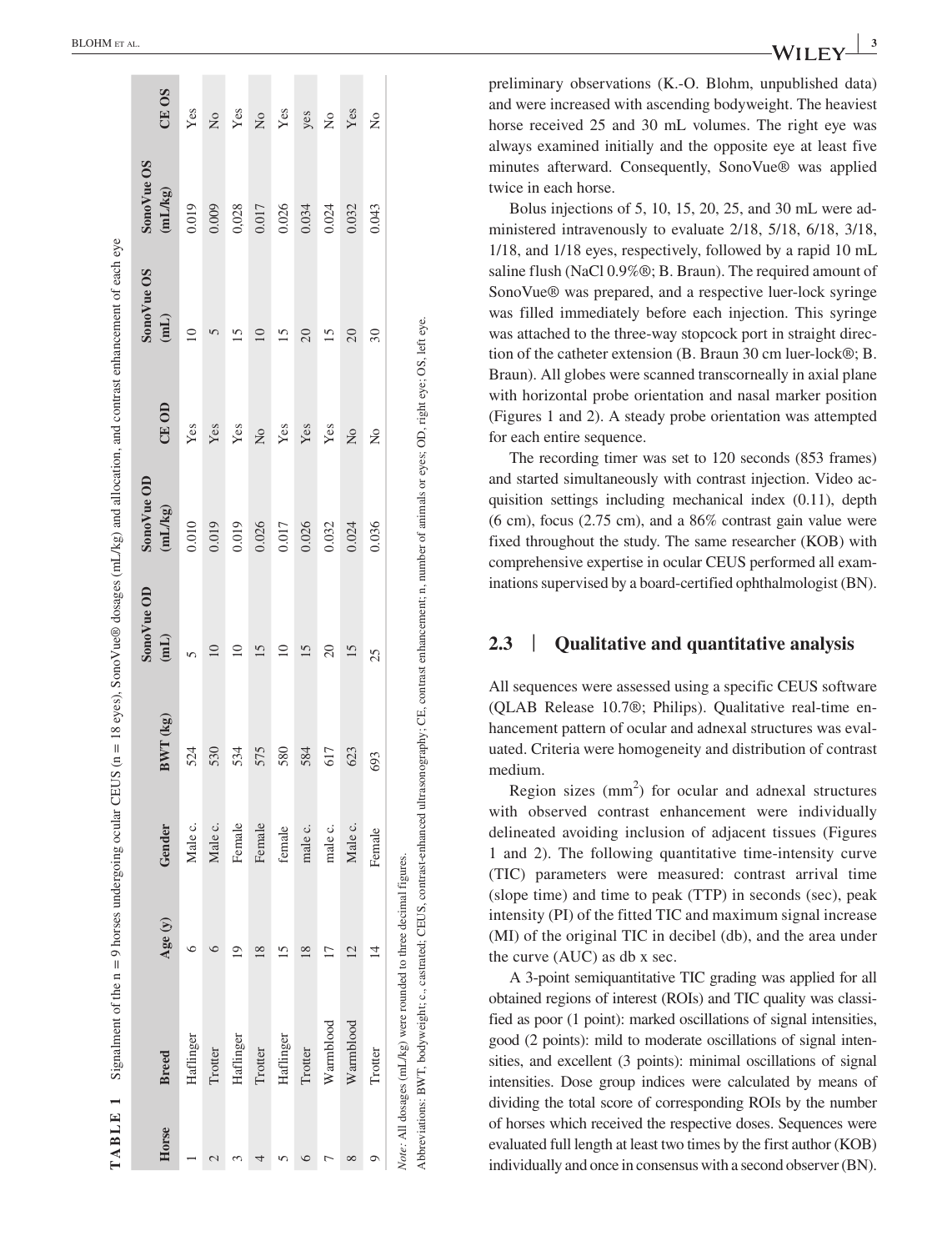

**FIGURE 1** Ocular CEUS sequence (Horse 5) of the left eye (15 mL SonoVue®) at (A) 30, (B) 33, and (C) 36 s after bolus injection. (A) Regions of interest are delineated: medial (yellow) and lateral (green) anterior uvea, choroid and retina (red), and third eyelid (blue). (D) Reference gray scale image at 36 s. Asterisk indicates the anterior chamber, double asterisk indicates the anterior lens capsule and corpora nigra, and ONH shows the optic nerve head. Marker position .P' was medial. (A-D) Due to mild medial globe rotation, at illustrated time points, the lateral anterior uvea is slightly off-focus



**FIGURE 2** Ocular CEUS sequence (Horse 6) of the right eye (15 mL SonoVue®) at (A) 53, (B) 56, and (C) 58 s after bolus injection. (A) Regions of interest are delineated: medial (yellow) and lateral (green) anterior uvea, choroid and retina (red), and third eyelid (blue). (D) Reference gray scale image at 58 s. Asterisk indicates the anterior chamber, double asterisk indicates the anterior lens capsule, and ON shows the optic nerve. Marker position , P' was medial. (A-D) The globe orientation is straight which provides representative comparison of the medial and lateral anterior uvea

## **2.4** | **Heart rate, respiratory rate, and postprocedure monitoring**

Initial heart and respiratory rates were obtained before sedation (baseline). Time points for subsequent monitoring were ten minutes after standardized detomidine (10 μg/kg IV) application, and throughout the first and second minute after each SF6 bolus injection. All animals were hospitalized overnight until physical and ophthalmic examinations were repeated the following morning (KOB).

#### **2.5** | **Statistical analysis**

Normality for metric parameters was evaluated with a Kolmogorov-Smirnov test. The eyes examined by 5, 10, 15, 20, 25, and 30 mL doses were grouped together. Data of descriptive statistics were expressed as mean ± standard deviation. In order to determine the effect of 10, 15, and 20 mL doses on region size, slope time, TTP, PI, MI, and AUC parameters, a mixedeffects model analysis was performed using Šidák's alpha-correction as post hoc procedure. To investigate systemic adverse effects related to SF6, heart and respiratory rates at the predefined time points were compared by mixed-effects models. The level of significance was set to 0.05 for all analyses. Statistical testing was done using IBM SPSS v24® (IBM Corp.).

# **3** | **RESULTS**

# **3.1** | **Animals studied**

Nine out of 10 horses were eligible for study inclusion. One horse was excluded because thorough ophthalmic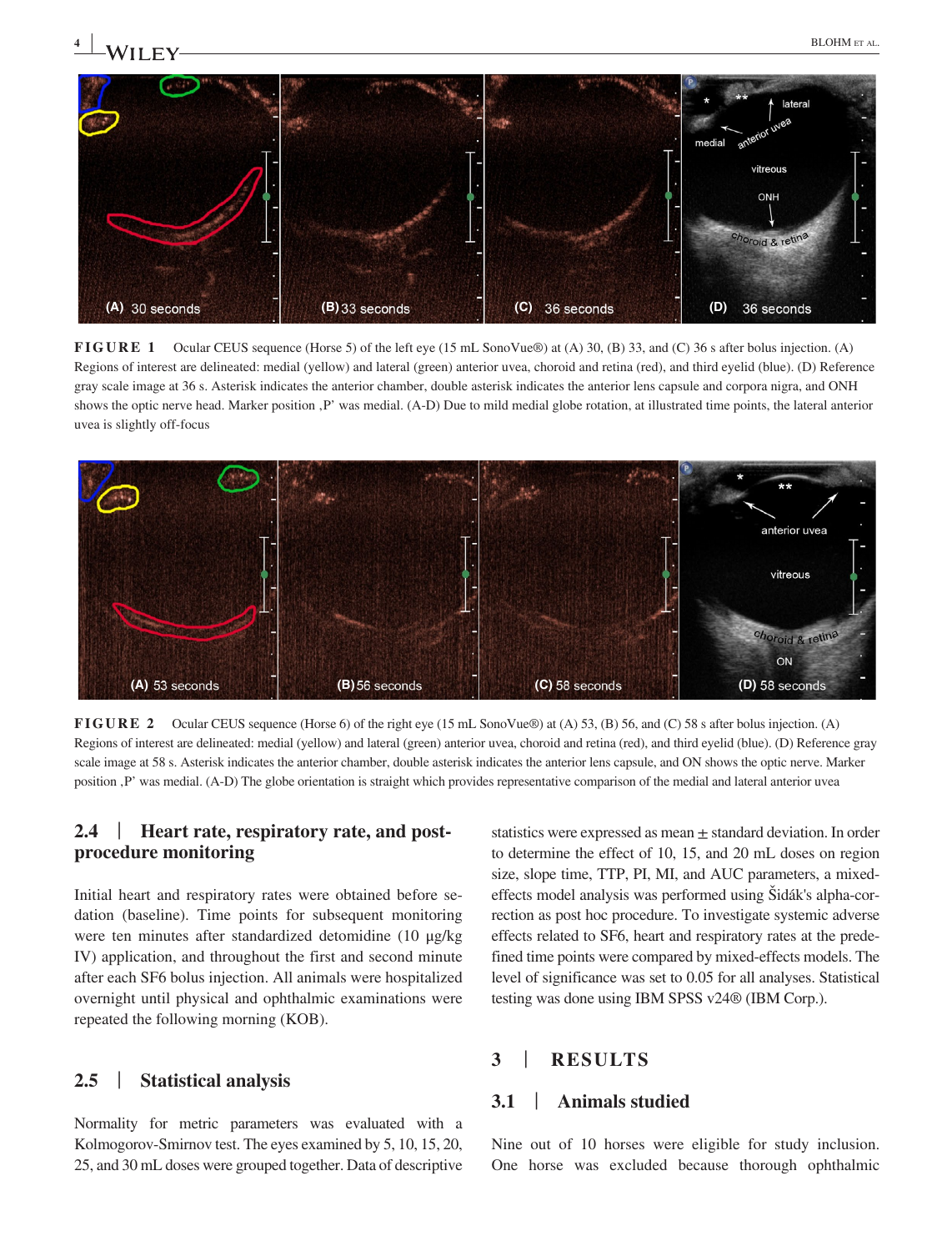examination was not possible without sedation. The study population comprised five geldings and four mares belonging to three different breeds (four Trotters, three Haflingers, and two Warmbloods). The mean age was  $13.9 \pm 5.0$  years (range 6-19 years) and bodyweights ranged from 524 to 693 kg (mean  $584.4 \pm 54.3$  kg). Physical examinations revealed no abnormalities, except in Horse 1 which had a holosystolic heart murmur grade 3/6 with punctum maximum located in the right and left fourth intercostal space. Echocardiography verified a 3 x 3.5 cm proximal, perimembranous ventricular septum defect beneath the aortic valve, and a mild aortic valve regurgitation. Ophthalmic examinations, hematocrit (mean  $37.3\% \pm 4.0\%$ ), total protein (mean 6.5 g/dL  $\pm$  0.5 g/ dL), and ocular B-mode sonograms were within normal limits for all examined horses.

# **3.2** | **Qualitative and quantitative contrast enhancement**

Qualitative contrast enhancement after intravenous SF6 bolus injections was visible in 7/9 (78%) horses and 11/18 eyes (61%), respectively. Overall, the ROIs showing subjective contrast enhancement included: medial (ROI 1) and lateral anterior uvea (ROI 2), choroid and retina (ROI 3), third eyelid (ROI 4), and bulbar conjunctiva (ROI 5). The washin phase displayed distinct microbubble movements rapidly extending within the posterior ROI 3 and almost simultaneously traveling from the periphery of ROI 1 and 2 toward the pupillary margin (Figures 1 and 2). The chorioretinal region appeared homogenously hyperenhanced (Figure 1) though signal intensity faded quickly (Figure 2). Blood flow to the choroidal and retinal layer could not be differentiated. Both anterior uveal regions developed marked, slightly heterogenous enhancement and were nearly isoenhanced (Figure 2). The third eyelid and bulbar conjunctiva showed homogenous enhancement with rather hypoenhanced ROI 4 and brighter signals of ROI 5. In contrast, the anterior chamber and vitreous body remained nonenhanced for each entire sequence in sharp distinction to the adjacent ocular structures. The wash-out pattern was characterized by centrifugal microbubble movements, and contrast intensity during this phase was low but relatively long-lasting.

Bilateral and unilateral quantitative contrast enhancement was measured in 4/9 (45%) and 3/9 (33%) horses, respectively (Table 1). In Horses 4 and 9 (22%), no postcontrast intensity levels were detected. Time-intensity curve parameters for the different ROIs are summarized in Table 2. Quantitative enhancement of ROI 3 (four eyes), ROI 4 (four eyes), and ROIs 1 and 2 (two eyes each) has been perceived bilaterally in Horses 3, 5, and 6. Unilateral contrast measurements in Horses 2, 7, and 8 were consistently attributed to the higher dose.

The 5 mL dose only yielded contrast enhancement of ROIs 1 and 4 within the right eye in Horse 1 whereas the 25 and 30 mL doses revealed no contrast enhancement in Horse 9. Consequently the 10, 15, and 20 mL dose groups contributed to statistical comparison (Table 3). Mean region size with respect to all doses was  $85.92 \pm 61.09$  mm<sup>2</sup> (range  $18.00 - 218.10$  mm<sup>2</sup>). Region sizes of eyes examined by 10, 15, and 20 mL doses were not significantly different  $(P > .05)$ . Mean slope time and TTP concerning all doses were  $42.54 \pm 12.97$  seconds (range 19.70-79.69 sec) and  $48.16 \pm 12.75$  seconds (range 26.33-86.59 seconds), respectively. Slope time and TTP following 15 mL administration were significantly shorter compared with 10 mL ( $P < .05$ ) but not significantly different to the 20 mL dose  $(P > .05)$ . Figure 3, showing TICs of the left eye in Horse 5 administered 15 mL of SonoVue®, reflects on the one hand relative consistency of TTP and on the other hand decibel differences between the ROIs.

Mean PI of fitted TICs and MI of original TICs as for all doses were  $3.33 \pm 1.38$  db (range 0.93-6.99 db) and  $4.56 \pm 1.98$  db (range 1.25-9.63 db), respectively. Peak intensity and MI utilizing 10 mL were significantly lower compared with 15 mL (PI: *P* = .002; MI: *P* < .05) and 20 mL (PI:  $P = .001$ ; MI:  $P < .05$ ) applications. Mean AUC regarding all doses was  $63.49 \pm 40.10$  db x sec (range 12.42-161.93) db x sec). Differences in AUC for 10 mL compared with 15 mL (*P* = .003) and 20 mL (*P* = .002) were significant.

|  |  |  | <b>TABLE 2</b> Descriptive statistics of CEUS perfusion parameters (mean $\pm$ SD) for enhanced ROIs in n = 7 sedated horses (n = 11 eyes) |  |
|--|--|--|--------------------------------------------------------------------------------------------------------------------------------------------|--|
|--|--|--|--------------------------------------------------------------------------------------------------------------------------------------------|--|

|                       | Med. anterior uvea | Lat. anterior uvea | <b>Choroid and retina</b> | Third eyelid      | <b>Bulbar conjunctiva</b> |
|-----------------------|--------------------|--------------------|---------------------------|-------------------|---------------------------|
| Region size $(mm2)$   | $45.92 \pm 27.75$  | $65.52 \pm 26.87$  | $139.23 \pm 65.97$        | $73.73 \pm 52.41$ | $33.65 \pm 22.13$         |
| Slope time (sec)      | $41.68 \pm 11.23$  | $40.52 + 12.34$    | $47.51 \pm 17.08$         | $38.09 \pm 10.50$ | $40.76 \pm 0.69$          |
| TTP (sec)             | $47.09 \pm 9.67$   | $47.37 + 8.98$     | $52.91 \pm 17.50$         | $43.91 \pm 12.08$ | $44.28 \pm 0.30$          |
| $PI$ (db)             | $3.08 \pm 1.28$    | $3.76 \pm 1.43$    | $3.51 \pm 1.66$           | $2.64 \pm 1.18$   | $4.20 \pm 0.23$           |
| $MI$ (db)             | $5.34 \pm 2.89$    | $5.66 \pm 1.23$    | $4.08 \pm 1.92$           | $3.54 \pm 1.56$   | $5.61 \pm 0.23$           |
| $AUC$ (db x sec)      | $56.22 \pm 50.45$  | $64.12 \pm 40.85$  | $65.61 \pm 45.45$         | $53.72 \pm 34.65$ | $96.52 \pm 20.17$         |
| Total ROIs $(n = 27)$ | 5                  | 5                  | 9                         | 6                 | 2                         |

*Note:* Abbreviations: CEUS, contrast-enhanced ultrasonography; SD, standard deviation; ROIs, regions of interest; n, number of animals or eyes or ROIs.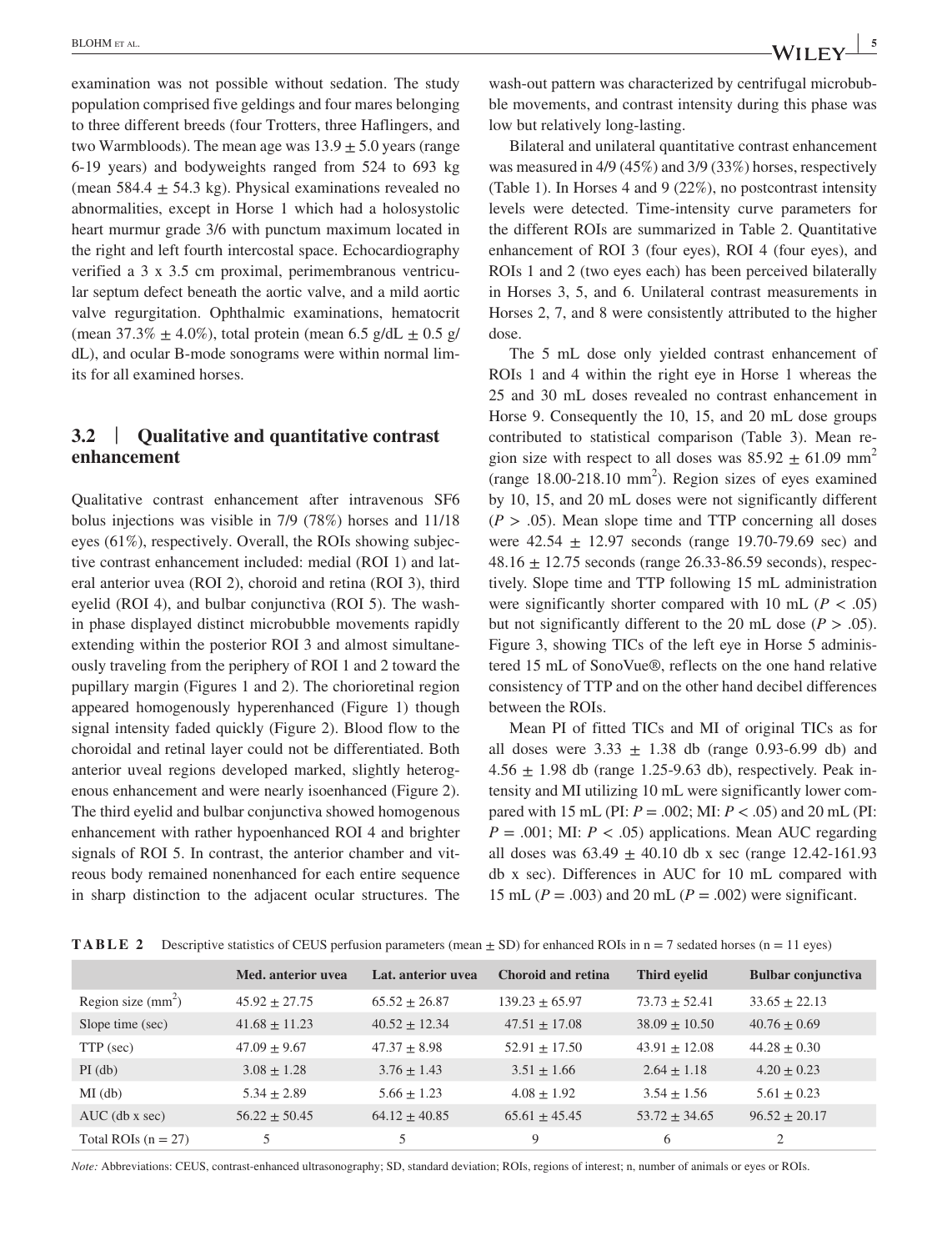**TABLE 3** Dose group comparison of CEUS perfusion parameters (mean  $\pm$  SD) for 10, 15, and 20 mL SonoVue doses in n = 7 sedated horses  $(n = 10$  eyes)

| Dose $(mL)$ | Region size $(mm2)$ | Slope time $(s)$  | <b>TTP</b> (sec)             | $PI$ (db)             | $MI$ (db)             | $AUC$ (db x sec)        |
|-------------|---------------------|-------------------|------------------------------|-----------------------|-----------------------|-------------------------|
| 10          | $88.02 \pm 45.25$   | $52.54 + 13.58^b$ | $57.13 + 15.02^b$            | $2.22 + 0.56^{b,c}$   | $3.10 + 0.97^{b,c}$   | $30.69 + 16.90^{b,c}$   |
| 15          | $87.03 \pm 76.23$   | $34.20 + 11.14^a$ | $41.40 + 10.84$ <sup>a</sup> | $4.06 + 0.71^a$       | $5.60 + 1.73^{\circ}$ | $84.60 + 27.83^{\circ}$ |
| 20          | $92.76 \pm 65.54$   | $43.43 \pm 8.14$  | $49.02 \pm 7.91$             | $4.35 + 1.30^{\circ}$ | $5.41 + 1.65^{\circ}$ | $91.23 + 37.74^{\circ}$ |
|             |                     |                   |                              |                       |                       |                         |

*Note:* Superscript letters a, b, and c indicate significant difference (a) to 10 mL, (b) to 15 mL, and (c) to 20 mL at  $P < .05$ .

Abbreviations: CEUS, contrast-enhanced ultrasonography; SD, standard deviation; n, number of animals or eyes.

Time-intensity curve grading pertaining to all doses is shown in Table 4. Dose group indices yielded 5 mL: 2.5, 10 mL: 2.8, 15 mL: 4.2, and 20 mL: 5.3 demonstrating an increased TIC quality with the higher doses. Contrary to this, 25 and 30 mL doses in Horse 9 revealed no visible qualitative or measurable quantitative contrast enhancement.

### **3.3** | **Safety assessment**

Mean baseline heart rate was  $38.2 \pm 3.5$  bpm. Ten minutes following sedation, and in the first and second minute of CEUS, heart rates were consistently lower evaluating the right (10 minutes sedated:  $31.3 \pm 5.2$  bpm; +1. minute CEUS:  $30.4 \pm 4.2$  bpm;  $+2$ . minutes CEUS:  $31.1 \pm 3.3$  bpm) and left eye (10 minutes sedated:  $30.4 \pm 3.0$  bpm;  $+1$ . minute CEUS:  $32.2 \pm 3.8$  bpm;  $+ 2$  minutes CEUS:  $32.2 \pm 3.1$  bpm) compared with baseline values ( $P < .05$ ). Mean respiratory rate 10 minutes following sedation  $11.3 \pm 1.0$  brpm was statistically higher than during the second CEUS minute of the left eye  $10.4 \pm 0.9$  brpm ( $P < .05$ ). Mean respiratory rates at all other time points did not vary significantly  $(P > .05)$ . None of the horses had systemic or ocular adverse reactions to SF6 application within the monitoring period.

#### **4** | **DISCUSSION**

This pilot study was designed to determine the applicability of CEUS using different doses of SonoVue® to assess ocular blood flow and perfusion in horses. Our current results indicate that the 15 mL dose may provide the highest diagnostic value whereas all doses were well-tolerated. To the authors' knowledge, this is the first trial evaluating the clinical utility and safety of different SF6 doses to examine equine eyes.

Despite being a straightforward technique in small animals the applicability of ocular CEUS in horses was uncertain. In anesthetized<sup>8</sup> and conscious<sup>9</sup> beagles using commercial decafluorobutane (Sonazoid®) and SF6 (SonoVue®), respectively, ocular CEUS resulted in 100% visible and measurable enhancement. Technically, it was feasible to perform ocular CEUS in sedated horses of our study population. However, qualitative and quantitative enhancement was only observed in 78% animals and 61% eyes, respectively. Although dosages comparable to our canine research  $(0.03 \text{ mL/kg})^9$  were used in several horses, remarkable differences in bodyweight, blood volume, and the distance from injection site to the heart and eventually the eye must be taken into consideration. In the present study, contrast enhancement was in most instances significantly associated with the dose of intravenous SF6 with the exception of the 25 and 30 mL doses in Horse 9. The direct comparison of both eyes within the same horse showed that the higher dose yielded successful enhancement in all animals, which exhibited unilateral contrast detection only. A confounding accumulative effect in the second eye, after the elapse of at least five minutes between bolus injections, is unlikely according to our previous results of bilateral ocular CEUS in dogs<sup>9</sup> and the crossover allocation of the lower and higher dose in this study.

The implications of different SonoVue® doses regarding contrast enhancement were investigated. The association between quantitative ocular intensity parameter (PI, AUC) increase by 5 mL dose increments from 5 up to 20 mL holds true with the conjecture of a dose-related blood concentration of microbubbles. The TIC quality gradings also revealed a considerable improvement comparing 5 and 10 mL with 15 and 20 mL doses. The expense of the SF6 diagnostic agent SonoVue® is a limitation particularly in horses. Therefore, our aim was to find the most efficient volume among different SF6 doses. Seiler et.  $al^7$  investigated CEUS using custom-made decafluorobutane to assess blood flow and perfusion in the equine distal limb. Their subjective degree of contrast enhancement was similar for lower (5 mL) and higher (10 mL) intravenous doses, even though the 10 mL resulted in slightly better scores. It is worth noting that 33% of horses showed no fetlock joint region enhancement after intravenous 5 and 10 mL contrast injections.<sup>7</sup> Compared to our study this percentage was higher than the proportion of animals without qualitative ocular contrast enhancement (22%) but slightly lower than the percentage of eyes without quantitative (39%) contrast enhancement. The linear probes utilized in the two studies had a comparable frequency range, and the tissues of interest were approximately in the same depth. Although a different contrast agent has been utilized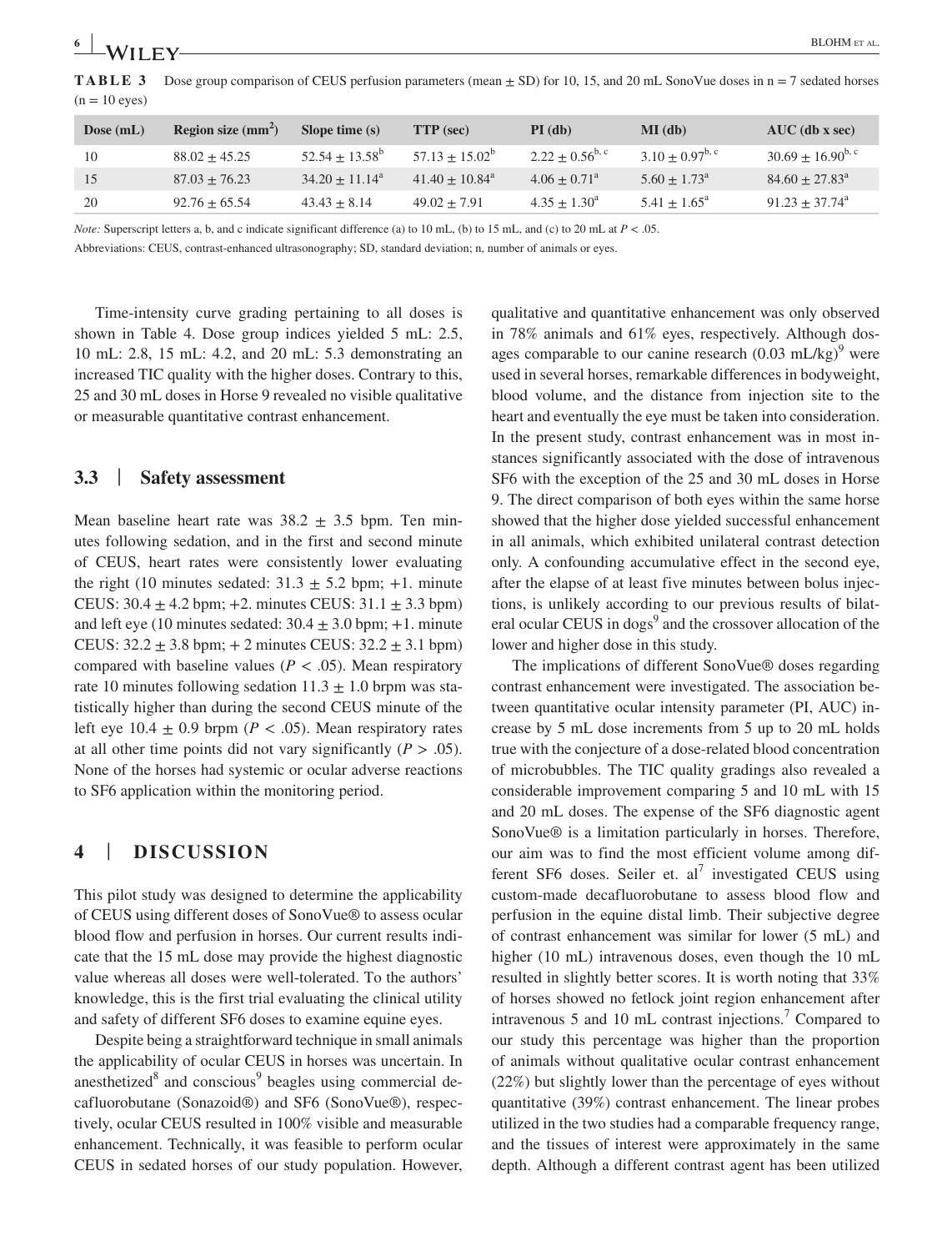# **BLOHM** et al. **WILEY**  $\frac{7}{4}$



**FIGURE 3** Time-intensity curves (Horse 5) of the left eye (15 mL SonoVue®) measured at (A) the medial and (B) lateral anterior uvea, (C) the choroid and retina, and (D) the third eyelid. Time to peak (white line) was almost constant whereas intensity parameters differed between ROIs with highest values at the anterior uveal regions

by Seiler et al, $<sup>7</sup>$  preliminary results of a recent diagnostic</sup> accuracy comparison in human focal liver lesions indicated that commercial decafluorobutane is noninferior to  $SF6<sup>34</sup>$ Since ocular structures are more delicate than parenchyma in the fetlock or palmar pastern region, this factor might have contributed to lack of contrast enhancement in equine eyes. Lack of contrast enhancement does not necessarily imply

insufficient microbubble concentration in the ROI as failure due to the sonographer or equipment is possible. However, in case of successful contrast enhancement detection performing consecutive examinations with the same settings and technique this error becomes less likely.

Horse 9 in the current study received 25 and 30 mL doses and no qualitative or quantitative enhancement was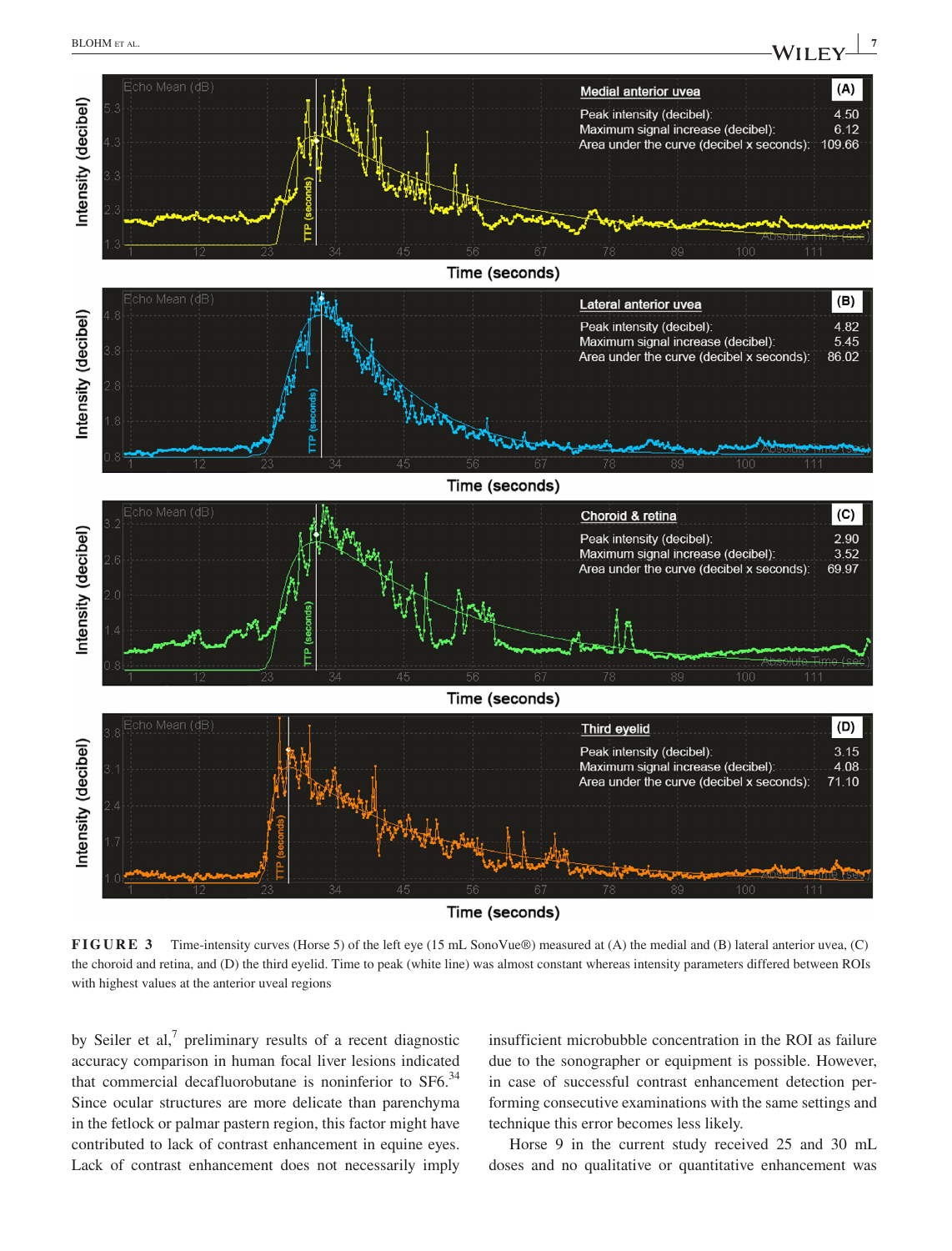**TABLE 4** Time-intensity curve quality scores for 5, 10, 15, and 20 mL SonoVue doses in  $n = 7$  sedated horses ( $n = 11$  eyes)

|                                 | 5mL | $10 \text{ mL}$ | $15 \text{ mL}$ | $20 \text{ mL}$ |
|---------------------------------|-----|-----------------|-----------------|-----------------|
| Poor                            | ٠   | 3               | ٠               |                 |
| Good                            |     | 4               | 5               | 3               |
| Excellent                       |     |                 | 5               | 3               |
| <b>Total ROIs</b><br>$(n = 27)$ |     | 8               | 10              |                 |

*Note:* Abbreviations: n, number of animals or eyes or ROIs; ROIs, regions of interest.

identified. This animal was examined last and was the only subject examined solely that day. On all other days, at least two horses were examined. Consequently, animals showing contrast enhancement served as a certain positive control for the setup. Even though the authors strictly followed the standardized examination protocol for Horse 9, a false negative enhancement due to unknown technical factors might explain this contradictory result. Taking cost-effectiveness into account, further studies will be necessary to evaluate the effect of 25 and 30 mL SonoVue® volumes in a larger equine population in order to define the diagnostic value. The CEUS examination of Horse 9 indicates that these higher doses are well-tolerated.

The perfusion parameter comparison of target structures is an important merit of CEUS. Quantitative TIC parameter analysis of this study yielded an overall mean slope time (43 seconds) and TTP (48 seconds) similar to intravenous ICG (38 seconds) and SF arrival times (47 seconds) for equine anterior segment angiography.<sup>20</sup> The 15 mL SF6 dose resulted in significantly faster enhancement (slope time, TTP) and significantly higher contrast intensities (PI, MI, AUC) than the 10 mL dose whereas the 20 mL dose revealed later wash-in and no significant increase of PI, MI, and AUC parameters compared with the 15 mL dose. Time-intensity curve parameters are related to the region sizes, but those were not significantly different which allowed accurate comparison between 10, 15, and 20 mL doses. Finally, the 15 mL SF6 dose was most appropriate for intravenous ocular CEUS in horses based on our data at this point. According to the bodyweights of individual horses that received 15 mL, this dose was equivalent to dosages from 0.024 to 0.028 mL/kg. Although the decibel values cannot be compared directly to previous canine studies, $8.9$  contrast enhancement, as a measure of microbubble concentration, seemed to be less intense in equine eyes. Strikingly, diagnostic unilateral and bilateral ocular CEUS sequences were obtained in horses administered 0.019, 0.026, 0.028, and 0.034 mL/kg, whereas the eyes of other individuals showed no contrast enhancement following dosages of 0.024, 0.026, and even 0.036 and 0.043 mL/kg. It can be speculated that this was associated with an inter-individual cardiovascular response to the standardized alpha-2

agonist dosage. A markedly deep level of sedation featured by constant leaning against the stocks and buckling of the  $\lim_{s \to 5}$  before the SF6 bolus injections and a comparatively lower head height above the ground<sup>36</sup> after head support removal was observed in Horse 4. Contrast enhancement was bilaterally negative for this animal.

This pilot study investigated if SF6 dosages utilized in other species do apply to the horse. The current findings caused us to scrutinize our hypothesis that SF6 dosages used for CEUS in feline  $(0.03 \text{ mL/kg})^{29}$  and canine  $(0.03 \text{ mL/kg})$ ; 0.05 mL/kg)<sup>9,37</sup> eyes can be extrapolated to examine ocular perfusion in horses. In a clinical study,  $13$  0.1 mL/kg was given to distinguish retinal detachment vs vitreous membrane in cats and dogs, but applying corresponding 50 mL of SonoVue® in a horse is barely affordable. Due to this dilemma our dosages were about 0.01 to 0.04 mL/kg which higher range still exceeded clinical doses of SF6 successfully utilized to diagnose choroidal melanomas in humans.38

The implementation of conventional delivery contrast imaging in large animals, whose blood volume is many times more than in other species, is challenging. Pirie et  $al^{20}$  compared intravenous and intra-arterial ICG and SF for anterior segment angiography and recognized a significant effect of dilution after intravenous injection before ocular vascular is reached. Their study population comprised only three horses but no drawbacks other than mild hemorrhage and minimal additional time were reported with ultrasonographically guided temporary common carotid artery catheterization.<sup>20</sup> The results of previous research proved superior contrast enhancement after intra-arterial microbubble<sup>7</sup> or  $dye^{20}$  administration which warrants further investigation of this route for ocular CEUS in horses. A rapid wash-in and a stronger contrast enhancement are expected leading to a higher diagnostic utility. For contrast-enhanced computed tomography of the equine head, low-dose intra-arterial and high volume intravenous administration resulted in comparable soft tissue enhancement.<sup>39</sup> If smaller intra-arterial SF6 doses would be efficient, CEUS may be more conceivable in equine ophthalmology.

Ocular CEUS applications focusing on different ROIs demonstrated diagnostic potential. Qualitative CEUS was superior to Doppler imaging detecting slow blood flow at the perfusion level. $8,11,13$  Vitreal opacities are highly variable in appearance on conventional equine ocular ultrasonography and subjective assessment associated with clinical findings determined their significance.<sup>5</sup> The detection of perfusion by selective microbubble visualization could facilitate differentiation of atypical retinal detachment vs blood, fibrin strands, and vitreous membranes which is vital guiding prognosis and therapy after ocular trauma. In this pilot study, the uvea and the retina were the main tissues of interest. Nineteen out of 27 (70%) qualitatively and quantitatively enhanced ROIs belonged to the anterior uvea, choroid, and retina. This is a promising fact, considering CEUS as a potential tool to aid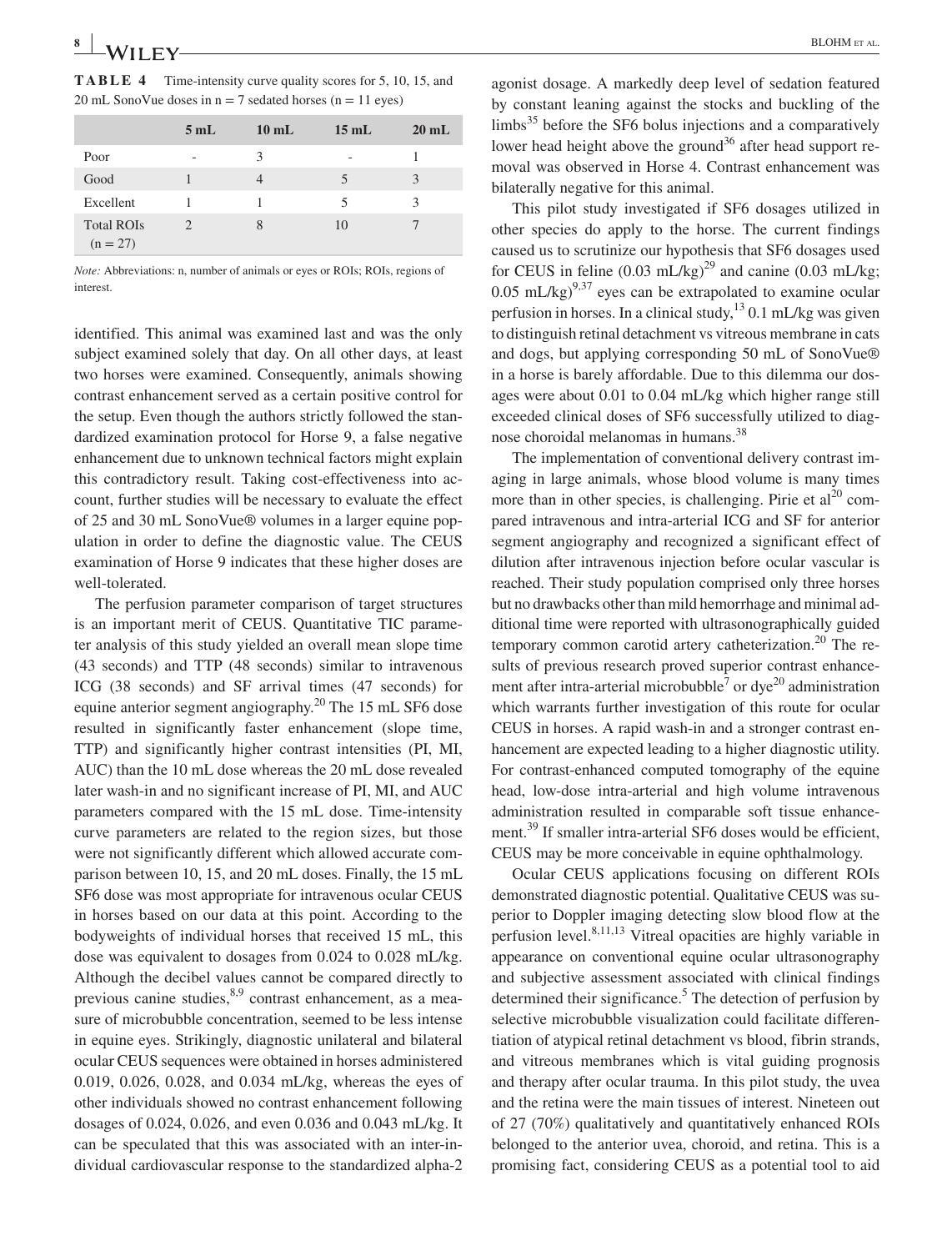diagnosis, monitoring, and potentially treatment (eg, targeted microbubbles) of ERU.

At present, the reliability of intravenous CEUS as a diagnostic technique to assess ocular perfusion in horses appears questionable. This can be attributed to several intricacies besides the mere difficulty of a sufficient SF6 dose. The equine pulmonary intravascular macrophages (PIM) are adherent to the capillary endothelium and can produce vasoactive substances.<sup>40</sup> A major advantage of poorly soluble microbubbles is that they remain within the blood pool, even so an interference with histiocytes in the vascular bed of the lungs or other organs, prior to reaching remote ocular perfusion, cannot be ruled out. Phagocytosis of particles and red blood cells, which are about the same size as SF6 microbubbles, by PIMs were described in other animals. $41,42$  Moreover, a high affinity of hepatic Kupffer cells for decafluorobutane microbubbles has been reported in humans.<sup>34</sup>

SonoVue® demonstrated a favorable safety profile in various species.<sup>9,14,30-33</sup> The phospholipid shell lacks denatured albumin or other compounds of anaphylactoid potential. Nevertheless, horses are known for sensitive PIMs and severe cardiovascular shock responses. The monitored mild heart and respiratory rate decreases in our study population were interpreted as a direct effect of detomidine sedation<sup>43</sup>; however, owing to the absence of a control group it is difficult to determine whether these findings could be due to SonoVue® application. No systemic or ocular adverse reactions were clinically observed after intravenous SF6 administration and CEUS at a low mechanical index. The sensitivity to SF6 application into the common carotid artery remains uncertain although decafluorobutane injections in the lateral palmar digital artery were safe in horses.<sup>7</sup>

Despite providing necessary baseline data and several relevant findings, some inherent limitations to this pilot study must be addressed. The relatively small sample size, especially for the lowest and the two highest doses, caused that statistical tests included only the 10, 15, and 20 mL doses. This prevented conclusions for the other doses; hence, future studies based on our preliminary results providing increased statistical power are needed. All scans were performed by the same clinician (KOB) to minimize inter-examiner variation whereas also the sequence analysis was primarily carried out by this author who was not masked to the doses. Even though no second observer conducted independent measurements, all CEUS sequences were reviewed by two authors in order to increase accuracy. The safety evaluation monitoring was reduced to essential vital parameters without blood pressure measurements because in the previous study investigating CEUS in horses mild, transient increases of systolic blood pressures occurred but remained within normal physiologic ranges.<sup>7</sup>

In conclusion, our preliminary results indicated that qualitative enhancement and postcontrast intensity parameters were in almost all instances dose-dependent. The 15 mL SF6 dose was most appropriate to assess equine ocular perfusion. The reliability of intravenous ocular CEUS in horses and therefore its clinical utility is questionable owing to pronounced inter-individual variations and lack of reproducibility. Contrast-enhanced ultrasonography by SF6 was well-tolerated, and factors influencing CEUS' consistency and evaluation of equine eyes with vascular alterations merit further investigation.

#### **ACKNOWLEDGMENTS**

The authors thank Ass. Prof. Dr. K. M. Hittmair and Prof. Dr. E. Ludewig (Dipl. ECVDI) for subject-specific discussions, and organizational and technical support. We also appreciate the provided assistance of A. Herk (technician) and M. Stipić (cand. med. vet.) in handling the horses and equipment.

#### **CONFLICTS OF INTERESTS**

The authors did not receive any direct or indirect funding for this study and have no conflicts of interests to declare.

#### **ORCID**

*Klaas-Ole Blohm* **[https://orcid.](https://orcid.org/0000-0002-2475-7740)** [org/0000-0002-2475-7740](https://orcid.org/0000-0002-2475-7740)

#### **REFERENCES**

- 1. Gilger BC. Advanced imaging of the equine eye. *Vet Clin North Am Equine Pract*. 2017;33:607-626.
- 2. Schaer BD. Ophthalmic emergencies in horses. *Vet Clin North Am Equine Pract*. 2007;23:49-65.
- 3. Ramirez S, Tucker RL. Ophthalmic imaging. *Vet Clin North Am Equine Pract*. 2004;20:441-457.
- 4. Ben-Shlomo G. The equine fundus. *Vet Clin North Am Equine Pract*. 2017;33:499-517.
- 5. Scotty NC, Cutler TJ, Brooks DE, et al. Diagnostic ultrasonography of equine lens and posterior segment abnormalities. *Vet Ophthalmol*. 2004;7:127-139.
- 6. Gallhoefer NS, Bentley E, Ruetten M, et al. Comparison of ultrasonography and histologic examination for identification of ocular diseases of animals: 113 cases (2000–2010). *J Am Vet Med Assoc*. 2013;243:376-388.
- 7. Seiler GS, Campbell N, Nixon B, et al. Feasibility and safety of contrast-enhanced ultrasound in the distal limb of six horses. *Vet Radiol Ultrasound*. 2016;57:282-289.
- 8. Hong S, Park S, Lee D, et al. Contrast-enhanced ultrasonography for evaluation of blood perfusion in normal canine eyes. *Vet Ophthalmol*. 2019;22:31-38.
- 9. Blohm KO, Hittmair KM, Tichy A, et al. Quantitative, noninvasive assessment of intra- and extraocular perfusion by contrast-enhanced ultrasonography and its clinical applicability in healthy dogs. *Vet Ophthalmol*. 2019;22:767–777.
- 10. Bertolotto M, Serafini G, Sconfienza LM, et al. The use of CEUS in the diagnosis of retinal/choroidal detachment and associated intraocular masses - preliminary investigation in patients with equivocal findings at conventional ultrasound. *Ultraschall Med*. 2014;35:173-180.